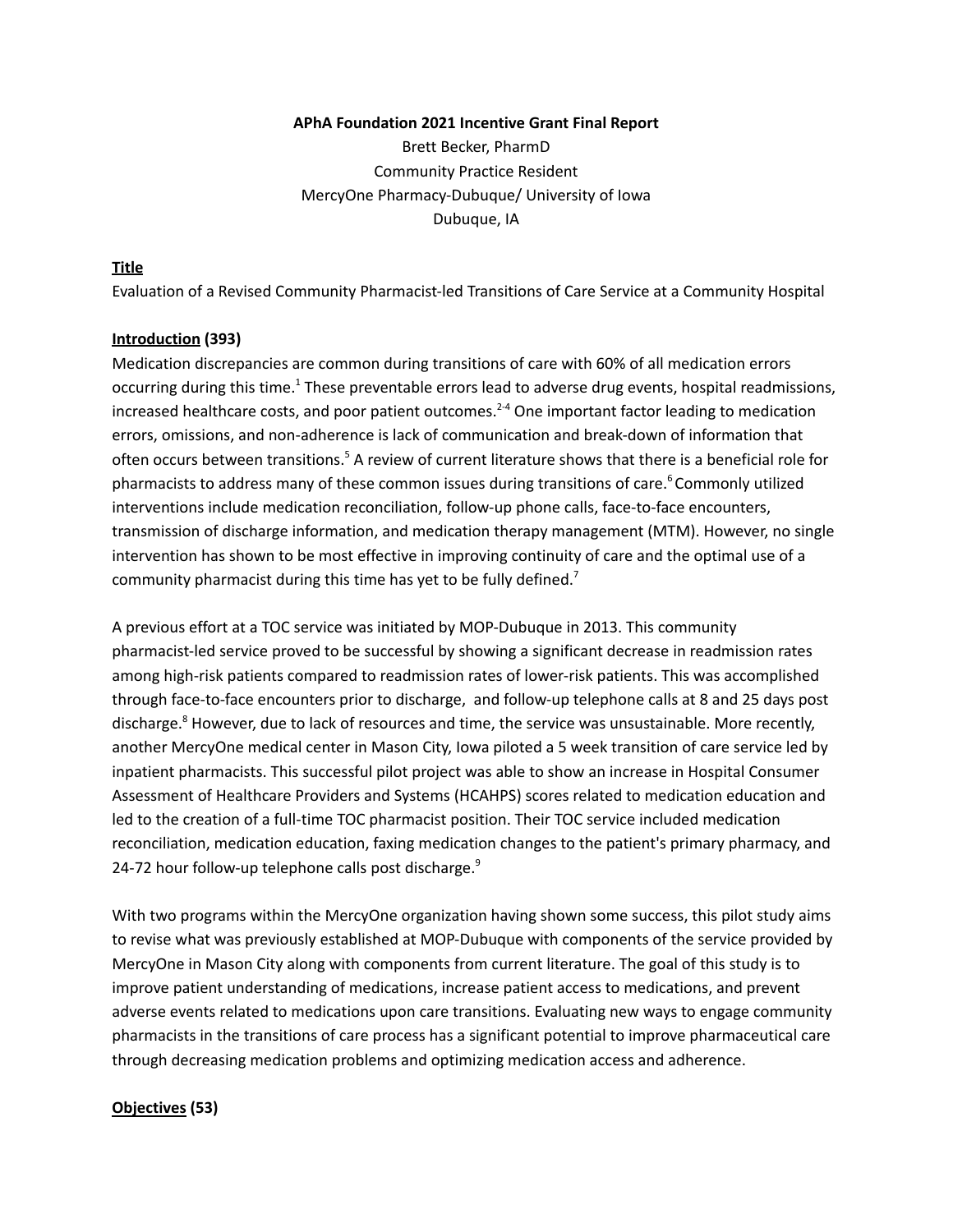The primary objective of this study was to evaluate the impact of a community-based pharmacist driven transitions of care program at a community hospital. This was accomplished by identifying obstacles to obtaining discharge medications, reporting the number and type of pharmacist identified drug therapy problems, and describing pharmacist interventions at three contact points.

## **Methods (836)**

This study was a prospective, single group pilot evaluation study conducted with patients discharged from the cardiovascular unit (CVU) of a community hospital. Any patient 18 years of age or older being discharged from the CVU between September 1st, 2020 and January 31st, 2021 was included in this study. Priority was given to patients discharged with two or more medication changes. A medication change was defined as a new, discontinued, dose increased, or dose decreased medication. Patients discharged to a facility such as long-term care or hospice were excluded from the study.

#### **Study Procedure:**(see Figure 1)

#### *Identification*

The community pharmacist attended the CVU interdisciplinary team (IDT) meetings each morning on weekdays. Attending these IDT meetings allowed the community pharmacist to get daily updates on patients and helped identify potential discharges. Once a discharge list was created, the community pharmacist reviewed patients via the hospital's electronic health records and prioritized patients based on the number of medication changes and potential needs at discharge.

#### *Discharge*

In preparation for discharge, the community pharmacist aided in medication copay price inquiries and/or creating custom medication lists for patients. Price inquiries came from providers to help determine affordability of potential discharge medications. Common medications needing price inquiries included anticoagulants such as Eliquis or Xarelto, combination inhalers, and insulin. Custom medication lists were created for patients at the discretion of the community pharmacist. The medication list included all current medications and doses at time of discharge, indication of medications, common side effects, best method of administration, and an easy-to-visualize table showing the best time to take each medication. These medication lists were typically reserved for patients being discharged with 4 or more new medications, a new diagnosis of acute myocardial infarction or heart failure, or have low health literacy.

Once all preparation was complete, discharge medication education was provided by the community pharmacist. The community pharmacist educated on indication, administration, and common and serious side effects of each new medication. The community pharmacist also explained any dosing changes and medications to stop or hold if applicable. In addition to answering any questions and addressing concerns, the community pharmacist verified the patient's pharmacy where the discharge prescriptions would be sent or offered the hospital's "first-fill" program which brings filled medications to the patient's bedside before discharge . Before leaving the patient's room, the community pharmacist verified the patient's phone number for 3 day follow-up.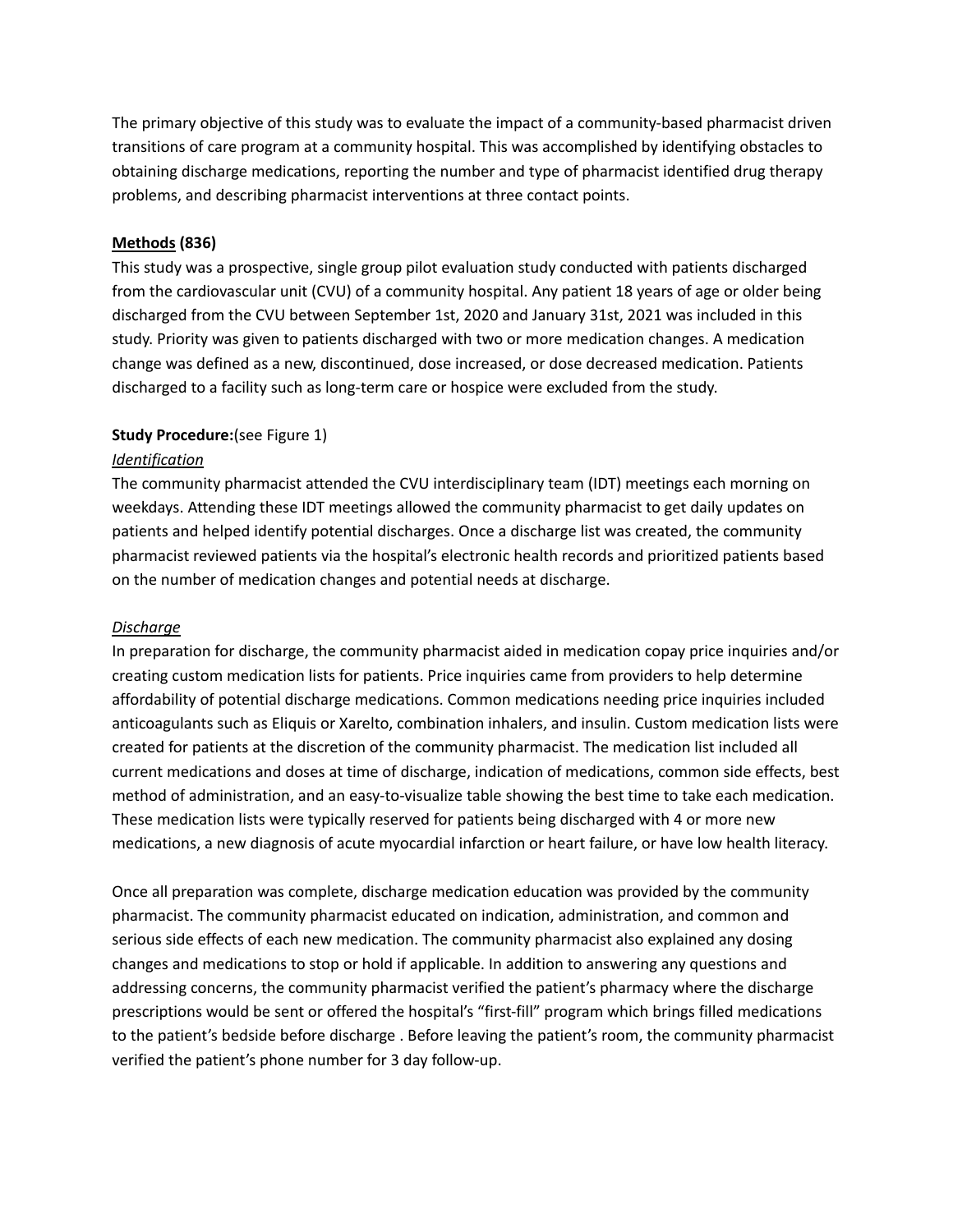In an effort to increase communication at transitions of care, discharge medication lists were faxed to the patient's primary pharmacy. Discharge lists were only faxed if the patient fills outside of a MercyOne pharmacy.

A summary of the intervention, discharge medication list, follow-up appointment dates, primary pharmacy, discharge date, 3 day follow up date, and 25 day follow up date were documented in a Microsoft Excel spreadsheet. Patient demographics recorded include patient name, date of birth, medical record number (FIN #), and telephone number.

## *3 day telephone follow-up*

The goals of the 3 day telephone follow-up are ensuring the patient was able to pick up any new discharge medications, adhering to any medication changes, and tolerating the new medication regimen. The community pharmacist also ensured the patient was aware of follow-up provider appointments while addressing any questions or concerns. A summary of the conversation and any interventions made were recorded in a Microsoft Excel spreadsheet.

## *25 day telephone follow-up*

In addition to the goals of the 3 day follow up, the 25 day follow up was used to determine if the patient obtained refills on continued medications and went to scheduled follow-up appointments. Additionally, any questions or concerns were addressed at this time. A summary of the conversation and any interventions made were recorded in a Microsoft Excel spreadsheet.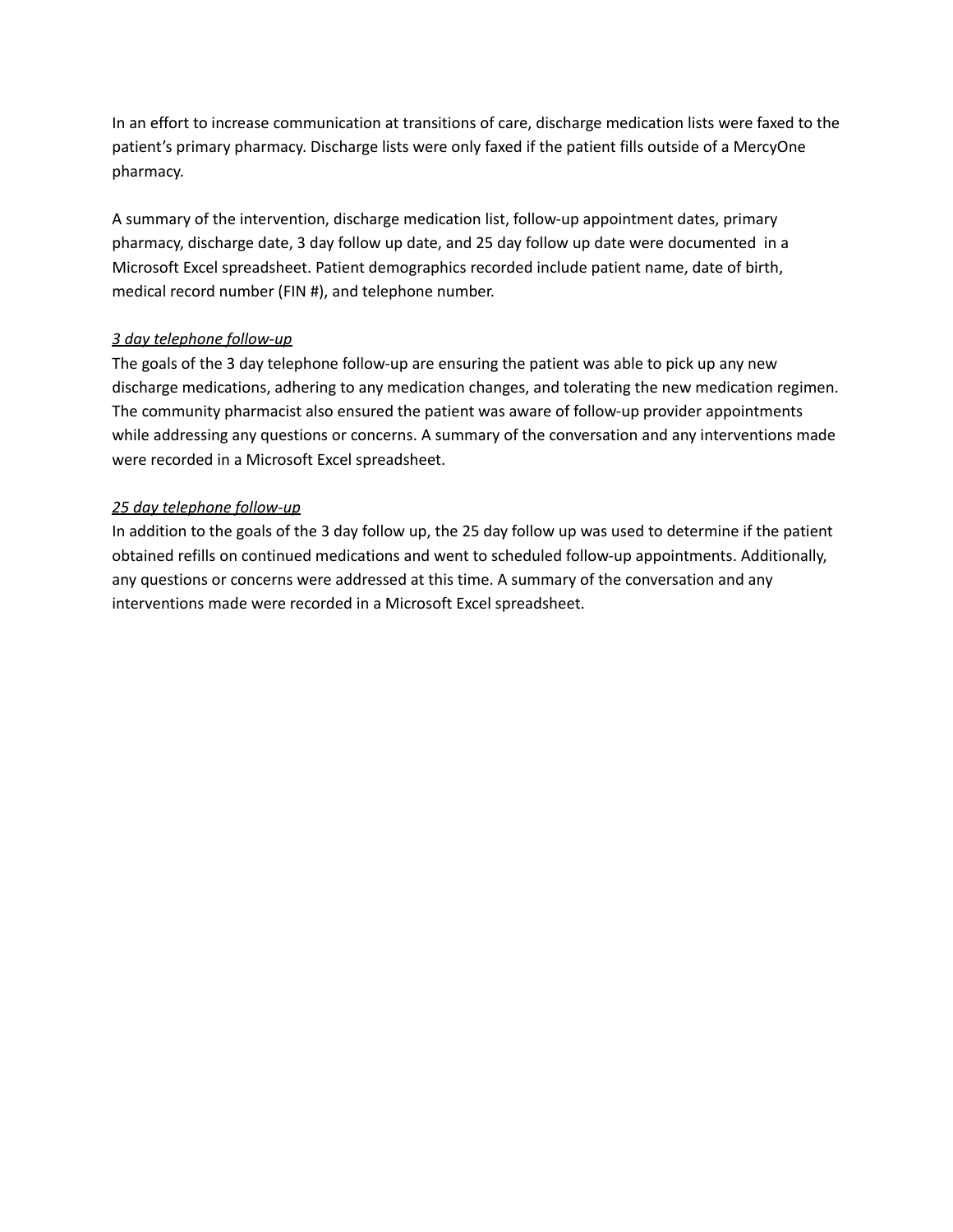

IDT= Interdisciplinary Team, CP= Community Pharmacist, Pt= Patient



## *Data collection*

The study received exemption approval from the University of Iowa's Human Research Protection Program Investigational Research Board (IRB). Data collection occurred at each contact point and was recorded in a password protected Microsoft Excel file. Data collected included age, gender, admitting diagnosis, medication changes at discharge, interventions performed, and time spent per encounter.

Interventions were categorized into five areas and included education, increased access, adherence, communication with pharmacy, and drug therapy problems. Education included interventions that provided education on medications, side effect management, disease states, or medication regimen clarification. Increased access included interventions that decreased cost as a barrier and included proactive drug pricing and the use of savings cards. Additionally, if the pharmacist helped facilitate refills for the patient then that intervention was categorized as increased access. Adherence included interventions where adherence aids were used such as custom medication schedules, calendars, pill planners, and pill splitters. Communication with the primary pharmacy was documented if the community pharmacist faxed or called the patient's primary pharmacy to report medication changes. Drug therapy problems were documented as an intervention if the community pharmacist contacted the prescriber and the intervention led to a dose change or additional or discontinued therapy.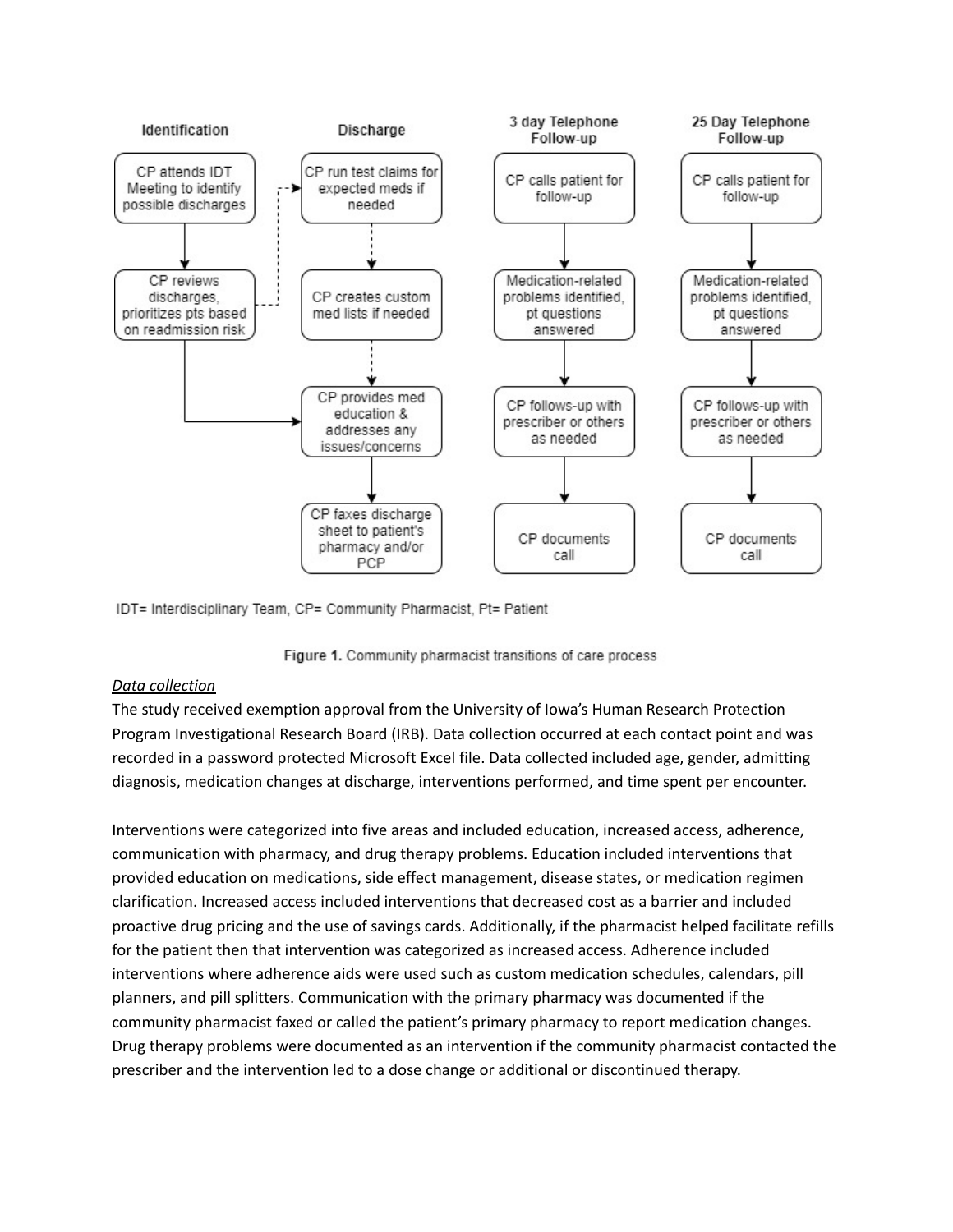Descriptive statistics were used to characterize and present the frequencies of demographic data, pharmacist interventions, and time spent per encounter.

## **Results (405)**

During the study period, 116 unique patients received at least one intervention as part of the transition of care service. 61% of the patients were male and the average age of the patient was 71 (+/- 11.2 SD). Of the admitting diagnoses, myocardial infarction was the most common, accounting for 33.6%, followed by atrial fibrillation (21.6%), valve replacement (6.9%), stable coronary artery disease (4.3%), heart failure (4.3%), and venous thromboembolism (4.3%). 8.6% of patients had a diagnosis other than those previously listed while 11.2% had more than one of the previously listed primary diagnoses. At discharge, patients had an average of 3.8 medication changes (+/- 2.2).

At discharge, the most common intervention performed was education (n=116), followed by communication with the patient's pharmacy (n=46), increase in medication access (n=23), and adherence aids (n=20). No drug therapy problems that led to a medication change were identified by the community pharmacist during the discharge encounter.

During the follow-up telephone calls, the most common intervention was education for both 3 day and 25 day (n=36 and n=20 respectively). This included education on management of adverse events, drug interactions, disease states, and regimen clarification. Increased medication access was the 2nd most common across 3 day and 25 day follow-up (n=8 and n=9 respectively) and involved interventions related to improved medication cost and refills. Drug therapy problems that led to a therapeutic modification (dose change, drug change) occurred for 14 different patients across both follow-up encounters (n=6 and n=8). Communication with a patient's primary pharmacy was utilized 13 more times across the 3 day and 25 day follow-up (n=6 and n=7 respectively). Lastly, adherence tools were utilized the least after the discharge encounter (n=3 and n=0).

The average time per patient spent on intervention was 11.6 minutes at discharge, 7.4 minutes at 3 day follow-up and 8.6 minutes at 25 day follow-up. 100% of patients received at least 1 intervention at discharge. At the 3 day follow-up, 76 patients were captured for a possible intervention. 40 patients were lost to follow-up due to inability to contact or patients deciding an encounter was not needed. Of these remaining 76 patients, 44 patients had an additional intervention. At the 25 day follow-up, 70 patients were captured for possible intervention with 29 patients receiving an additional intervention.

# **Discussion (315)**

This study showed that the most utilized intervention was education. Although this may seem insignificant compared to some other interventions, education gives patients the ability to manage their own health. Education can be simple such as what a medication is for, how to take it, possible side effects. However, much of the education provided during follow-up phone calls involved education on disease states, drug interactions, adverse event management, and regimen clarification. Education can help improve adherence, prevent self-discontinuation of medications and unnecessary visits to the emergency department.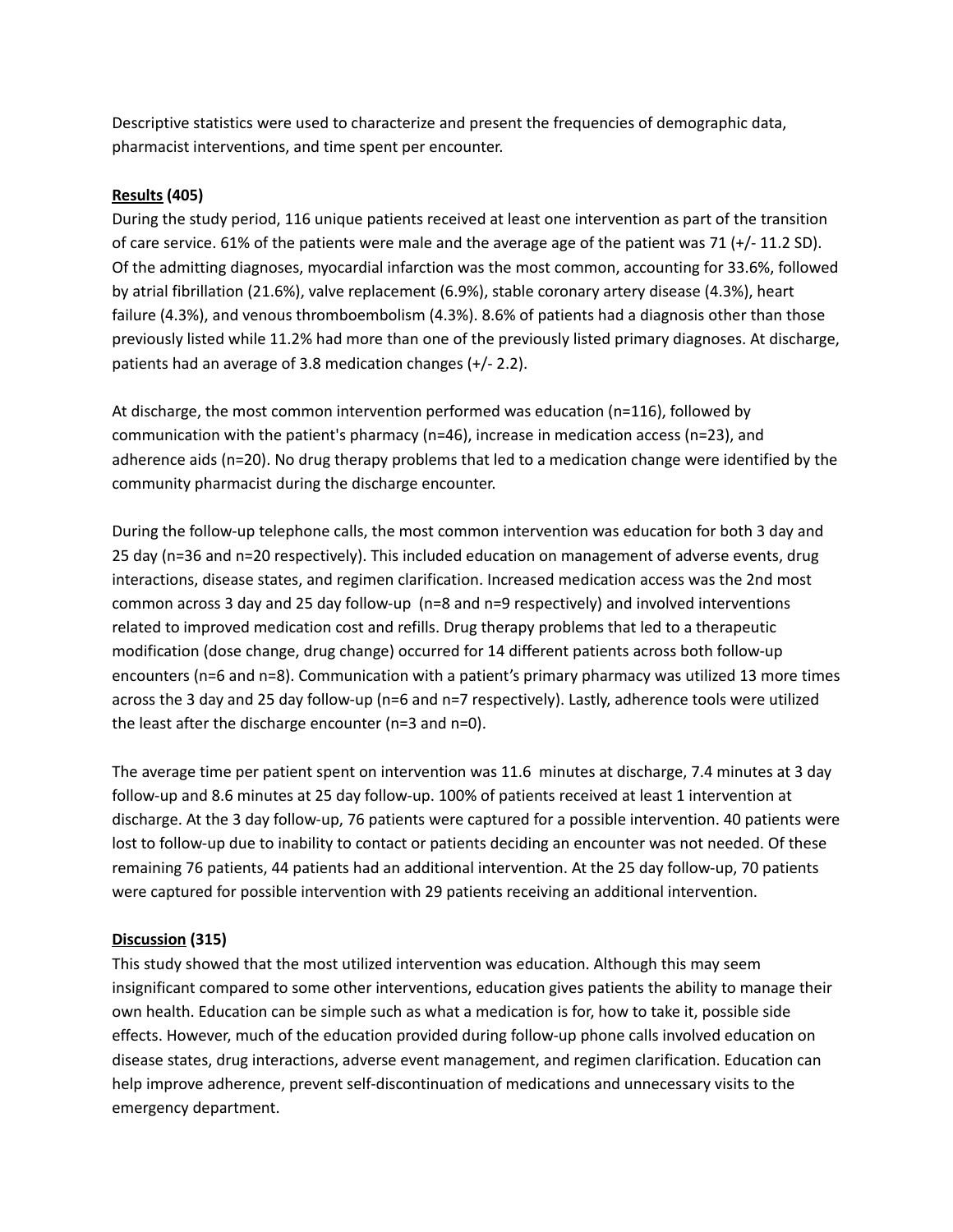An objective this study wanted to address was finding ways to increase patient access to medications. 32% of patients received an intervention that led to increased medication access. The pharmacist's role in this increase included proactive price inquiries, therapy changes due to high cost, and request of refills for medication with a single fill.

Another important component of this study was increasing communication to the patient's primary pharmacy. Frequently communication is lost in care transitions and pharmacies are included as a forgotten component of the care team. Keeping communication open with pharmacies can help prevent dispensing of wrong medication, wrong doses, and prevent medication errors. Primary pharmacies were contacted with every patient who had a discontinued medication or dose change at discharge which was 51% of patients in this study.

A significant number of patients discharged from the CVU did not have outstanding pharmacist needs at follow-up. This is due to the innate and established non-pharmacist-centered TOC services in the CVU. The outpatient cardiologists were the same providers caring for these patients on the inpatient side and the majority of patients had a cardiology follow-up within 7 days of discharge, often around the 3 to 5 day mark.

The average time per patient spent on each encounter was manageable but additional research is needed to determine the feasibility of expanding this service to other units throughout the hospital.

## **Limitations (108)**

There were several limitations to this study including small sample size and single-center design. More robust data would be valuable to assessing the impact of this transition of care service. Additionally, The SARS-CoV-2 pandemic limited access to patients at discharge and thus limited this service to the CVU. Also, the availability of the community pharmacist was a limitation. The community pharmacist was not available to provide services in the evening hours as well on the weekends. Patients discharged during these times did not receive this service. Lastly, the study was limited by an uncontrolled design and many patients were lost to follow-up, especially at the 3 day follow-up.

## **Conclusion (104)**

Evaluating new ways to engage community pharmacists in the transitions of care process has the potential to improve pharmaceutical care by decreasing medication problems and optimizing medication access and adherence. Incorporating a community pharmacist into the transitions of care model lacks sufficient data to help define the best utilization. However, this study provides a possible framework for incorporating a community pharmacist into the transitions of care team, especially in a health system setting. Further research is needed to determine if this workflow is feasible to incorporate on a larger scale. Future endpoints that could be studied include patient satisfaction, staff satisfaction, and readmission rates.